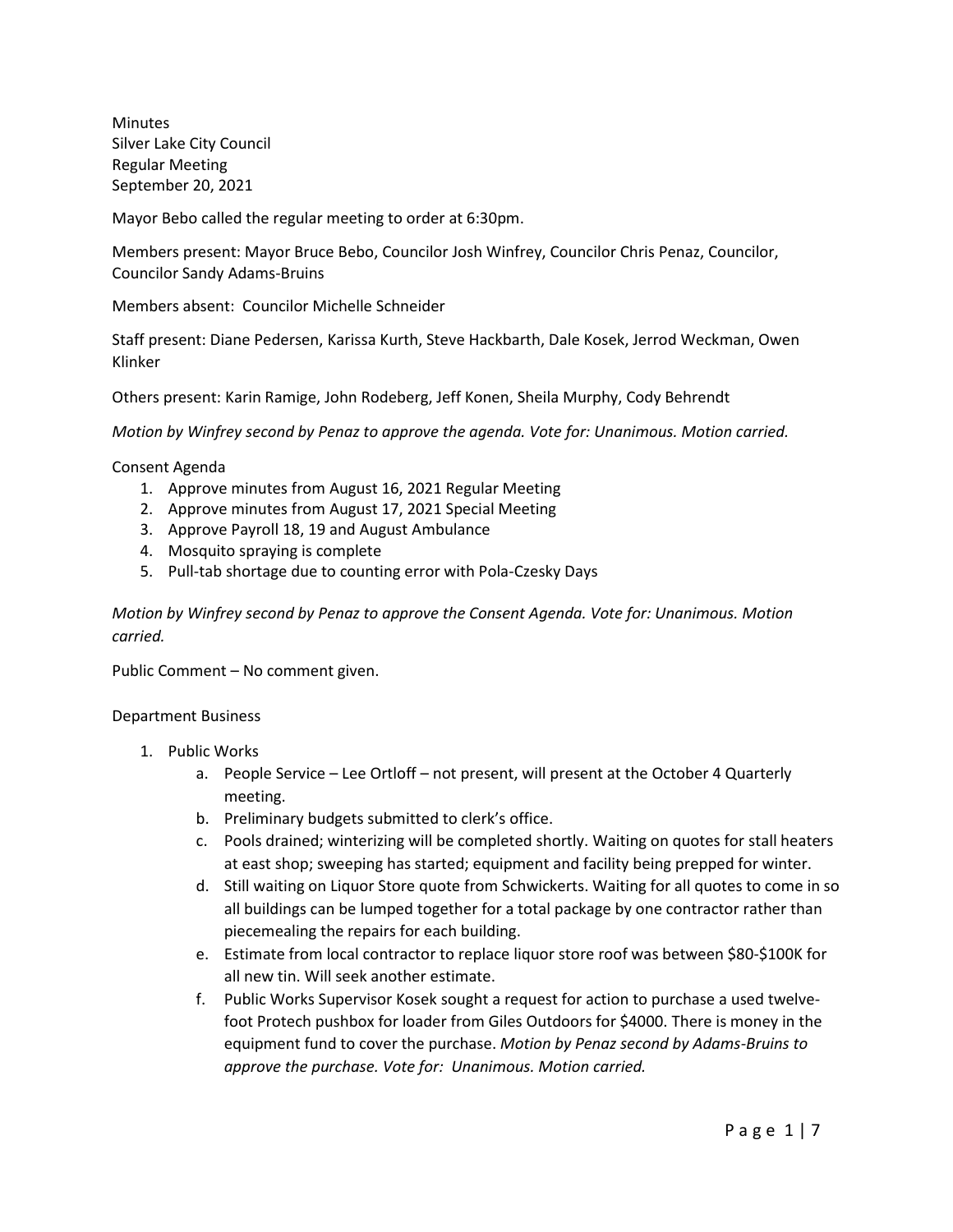- g. Public Works Supervisor Kosek sought a request for action to purchase a new nine-foot two-inch Boss Power V DXT steel plow from Central Hydraulics for 08 F450 for \$8186.05 which includes the municipal discount. The old plow will be put up for sale and there is money in the equipment fund to cover the purchase. *Motion by Penaz second by Adams-Bruins to approve the purchase. Vote for: Unanimous. Motion carried.*
- h. Councilor Winfrey sent pictures of what he believes are cracks in the new coping at the pool. Pictures will be forwarded to Council. Public works will check into this and take the necessary steps. Mayor Bebo questioned the total cost of the project, and it was stated that it came in as bid and there are no change orders. Water usage at the pool was cut in half this season due to repairs.
- 2. Public Safety
	- a. Fire Department
		- i. Discussed calls for August. Have seen a rise in medical calls with covid positive patients. The Chief extends his utmost respect to our firefighters that are responding to these calls.
		- ii. Fundraisers: Molly B went well; Car Show on September 18.
		- iii. Officer position interviews to be conducted. Finalists to be presented to council approval to assume duties 1-1-2022.
		- iv. Updated gear for four new members and others needing gear.
		- v. Training drills have been intensified to make up for lost training during covid.
		- vi. On September 15, the fire department participated in MN FIRE 200-mile walk. They were featured on FOX Nine News. Doug Fote, a Firefighter from Chanhassen, walked for awareness and to raise funds for firefighter related cancer, cardiac, suicide and firefighter related health issues. Due to foot injuries, Mr. Fote was unable to walk from Silver Lake to Lester Prairie, so the SLFD will be setting a future date that they will complete that section of the walk to complete his pledge for him. It will be advertised, and the community will be welcome to join them.
	- b. Ambulance Department
		- i. Tracking Mutual Aid to Allina calls to make sure we can handle the extra volume of calls as we don't want to burn out our EMT's and we don't want to over staff our roster because other locations are short staffed. Chief Hackbarth has purchased additional med bags, so they have the necessary supplies to stabilize patients until transport arrives if not immediately available due to other calls.
		- ii. Three more EMT's are attending training at Crown College, 12-13 new people have been hired.
		- iii. Chief Hackbarth will continue to work with Expertise on being able to collect more. Due to their staffing changes, they have not been able to meet again.
		- iv. Chief Hackbarth sought a request for action to approve Angie Donwen as an EMT pending background check, drug test, completion of training at Crown College and passing the National Registry. *Motion by Adams-Bruins second by Winfrey to approve the hire. Vote for: Unanimous. Motion carried.*
		- v. Chief Hackbarth sought a request for action to approve Jon Heitz as an EMT pending background check, drug test, completion of training at Crown College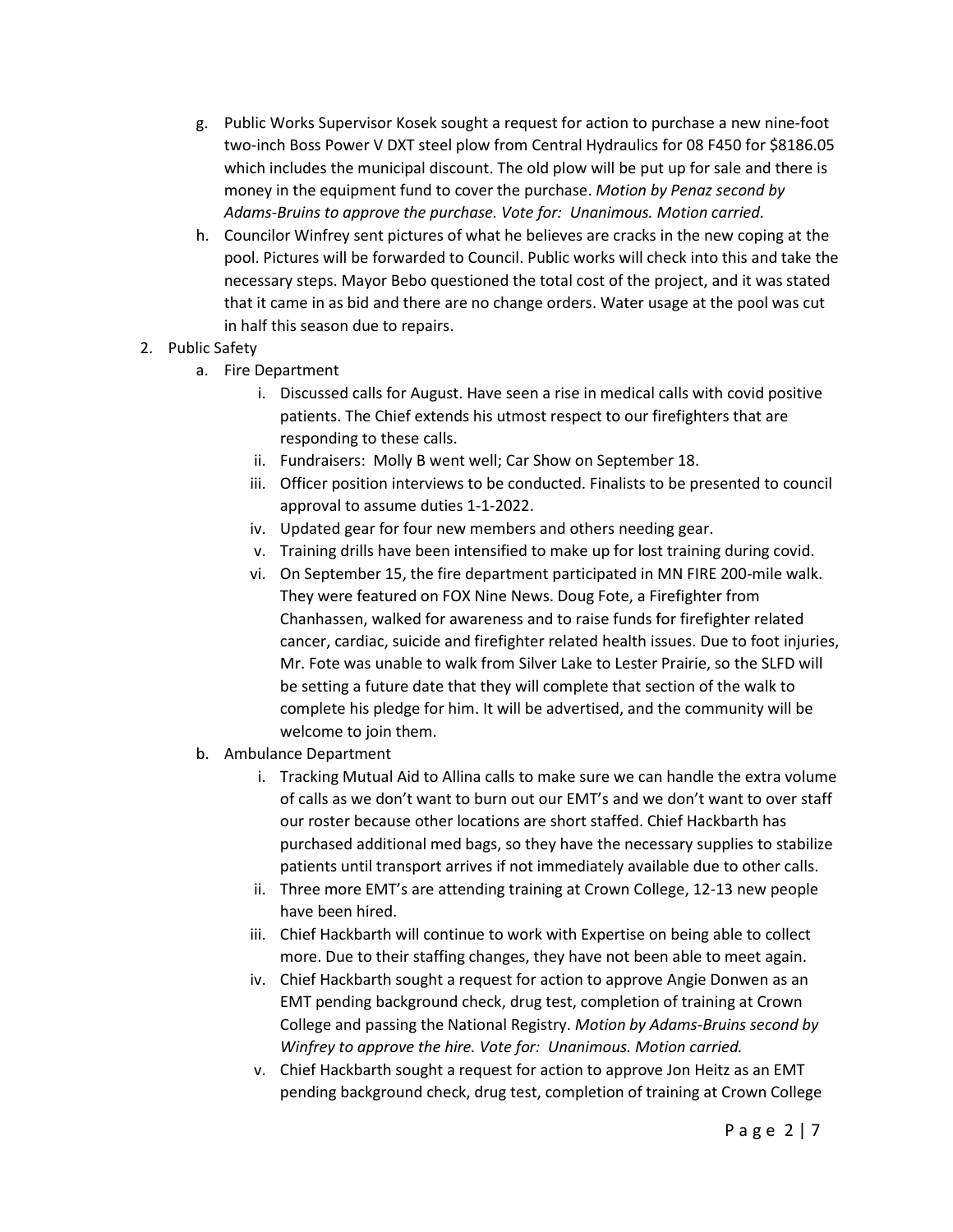and passing the National Registry. *Motion by Adams-Bruins second by Winfrey to approve the hire. Vote for: Unanimous. Motion carried.*

- vi. Chief Hackbarth will meet with Township Boards to discuss funding.
- c. Police Services
	- i. Sheriff's Department has requested a meeting to discuss next year's services.
	- ii. Reviewed August event totals provided by McLeod County Sheriff's Office. Current agreement is for 50 billable hours per month, but the department has not been providing that number of hours each month. They are hoping to reach the agreed hours starting in September.
- 3. Municipal Liquor/Auditorium
	- a. New Manager, Owen Klinker, started on September 7, 2021.
	- b. Continue to work with new management on training.
	- c. Current Management is continuing to sort through inventory and doing physical counts to update inventory accuracy.
	- d. Working with management to update menus and add new options.
	- e. Sales for August were \$20,628.29 with a deficit of \$2,654.59. Year-to-date sales were \$210,317.50 with a profit of \$17,019.58.
	- f. Overhead is remaining consistent.
	- g. Due to being short staffed, there were days that the Liquor Store closed early. This happened on a day when a bus arrived and with last call at 4:30pm with a closing time at 5:00pm, they were turned away.
	- h. A Request for Action was presented to approve longevity pay of 1% for current bartenders that have reached the top of the wage scale effective January 1, 2022. Council tabled the discussion until after meeting with the MSL Manager to determine an appropriate increase.
	- i. Owen Klinker was welcomed.
	- j. A Request for Action to approve Justina Ferrell as a bartender at \$11.38/hour. *Motion by Penaz second by Adams-Bruins to approve hiring Justina Ferrell at \$11.38/hour. Vote for: Unanimous. Motion carried.*
- 4. Community Development
	- a. No new information regarding Main Street lots. Tabled discussion until more information is obtained from Council.
	- b. Chicken Coup has been purchased and plans are progressing.
	- c. Commissioner Kahn has done a lot of work regarding the campground. Waiting for further direction from Commissioner Winfrey.
	- d. House on 305 Grove is progressing nicely.
	- e. Discussion regarding Century Land and County Road 92 Annexation by David Broll tabled until annexation costs are obtained from Council. The Commission would like site plans.
	- f. Welcomed new Commissioner Amy Penaz.
	- g. Discussed tourism opportunities and possibility of covid money being available for tourism. Talk about covid funds is tabled due to budget discussions and other city needs.
	- h. Commissioner Kahn presented information regarding a MNTAP program available through the University of Minnesota.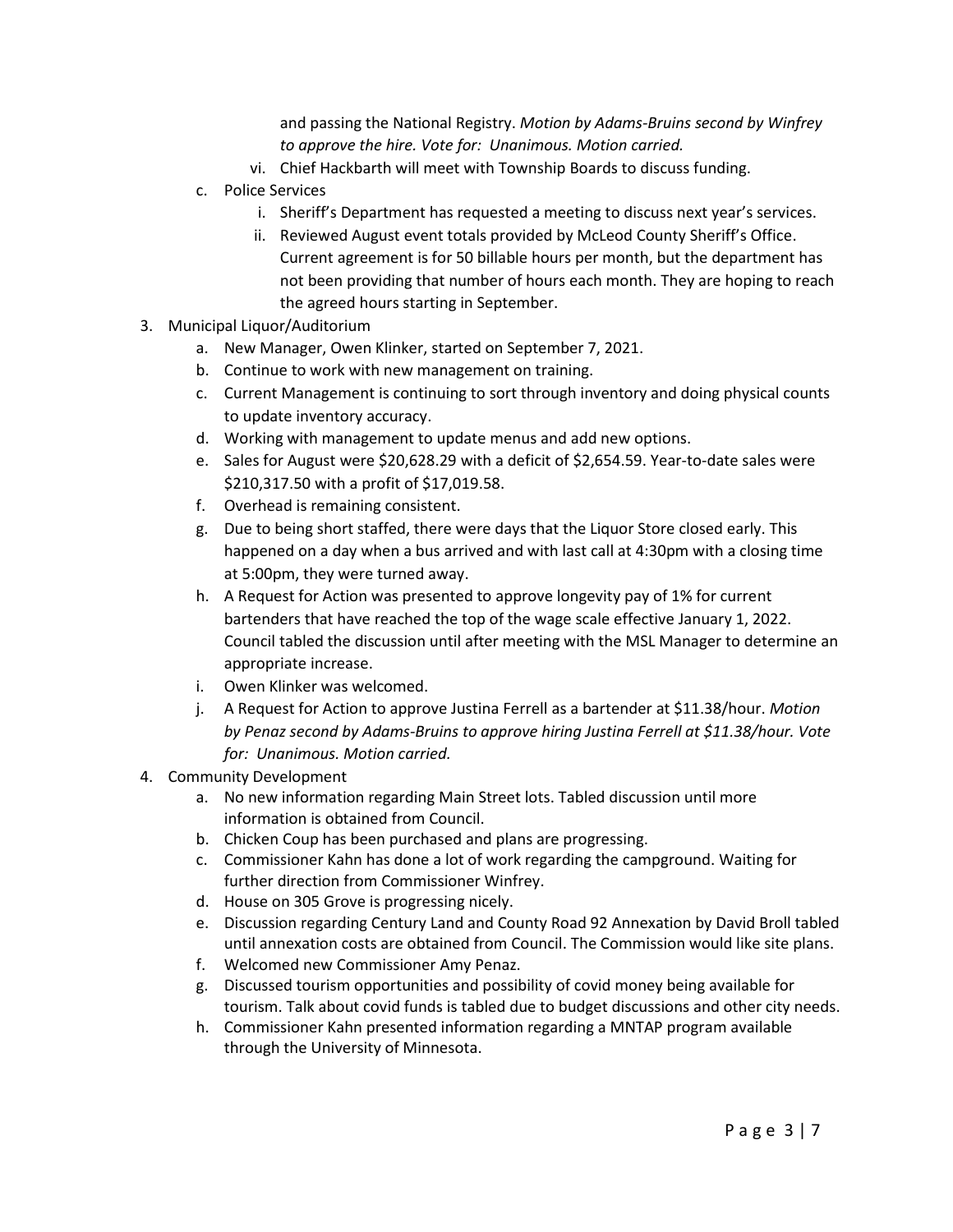- i. Councilor Winfrey took pictures of Parks & Pools equipment and park areas that need attention. Pictures will be forwarded to Council. These have been discussed with Public Works Supervisor Kosek.
- 5. Administration
	- a. August Treasurer's Report reviewed.

## Old Business

- 1. Main Street Lots Update Jeff Konen
	- a. Costs of building materials and construction costs came in over projections. Taxes on building design came in around \$31,400 per year. Mortgage, insurance costs, building construction costs due to commercial codes, and lack of interest from Postmaster to rent space makes the project prohibitive.
	- b. Requested refund of \$5000 deposit of earnest money as he feels he met the 60-day requirements of presenting plan designs within 60 days which were accepted and asking for another 60 days to cost out the project. Mayor Bebo explained that the initial agreement was \$5000 earnest money with an additional \$5000 due at six months and if at two years the building was up and being built the money would be fully returned. Discussion: Councilor Adams-Bruins stated that earnest money is for the buyer to show good faith in the process and believes that Mr. Konen has done that. Councilor Penaz understood that \$5000 would be paid every six months if someone agreed to build on the lots. Mr. Konen has found that the project is not doable for him and that he has shown good faith in the process. Mayor Bebo misunderstood that the second 60 days was an extension of the first part, he thought Mr. Konen was going to return with more details on the project. Councilor Winfrey felt Mr. Konen did what he said he would do for the most part but the city lost out on listing the property during this time. Mr. Konen felt that the desire to have three store fronts on the property was a major factor in the cost of the project. He believes that could be other possibilities for the property If that wasn't a factor. *Motion by Adams-Bruins to return the \$5000 earnest money to Mr. Konen second by Penaz. Vote for: Unanimous. Motion carried.*
	- c. Get property listed with a realtor; follow up on other agreements and offers the city has had on the property.
- 2. USDA Rural Development Project Update John Rodeberg
	- a. Have been working with Rural Development on addressing private sewer services as well as the main line. Will present policies at Quarterly Council Meeting on October 4.
	- b. Getting close to final product on preliminary engineering report. There has been a policy change where more costs are covered for street reconstruction over the top of sewer, water main and storm sewer. The share of the project cost that Rural Development would give out in grants has increased but this has required a more detailed report by street and what effect that would have. Once the plans have been reviewed, finances will be discussed including how much grants will be and the timing of the projects. The design of the project was to begin in 2022 with construction beginning in 2023. The project was discussed as having a \$27M max. which is more than the city can afford. Bonding monies have been applied for for the coming year which would total half of the project up to \$15M. House and Senate are doing Bond Tours which should take place in the next few weeks, but they only give a couple of days' notice. Information will be prepared to give to them when they come.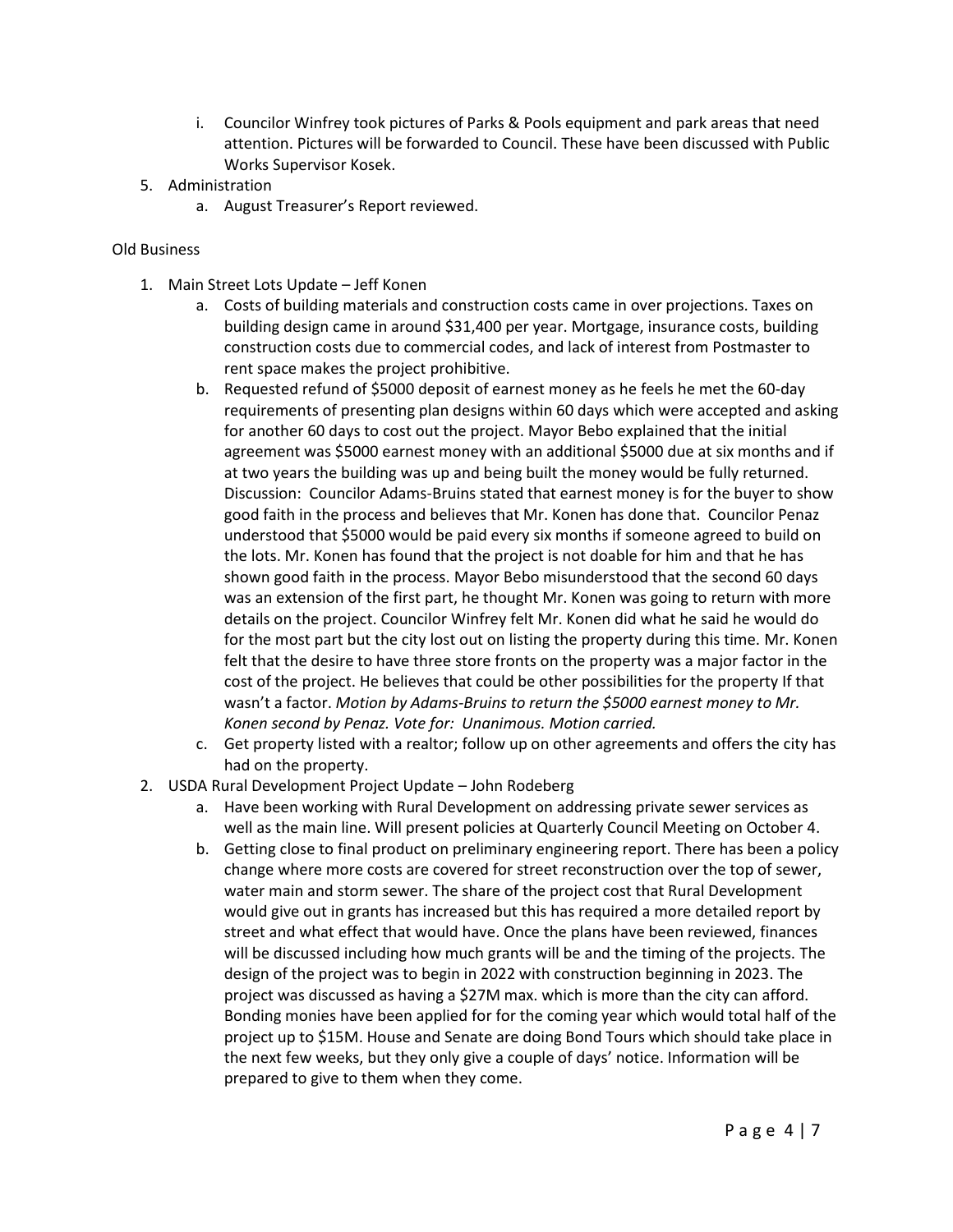## New Business

- 1. American Rescue Plan Act Funding Sheila Murphy, County Administrator
	- a. Funds have been applied for and the first half has been received. The city passed a Resolution to apply for the funds and to accept them, but there was not a dollar amount specified when it was passed. That way if more funds are received in excess of the \$105.81/capita based on the 2019 census of 814 population totaling \$86,129.34, the city can just deposit them.
	- b. Academic Development Director working on getting funding into local cities in the county to increase the tax base and help economic development where it is not currently present. There will be two meetings on October 6, 8:00am in Glencoe and 7:00pm at the Hutchinson Event Center, and everyone is welcome. Meetings are scheduled to last for 1 ½ hours.
	- c. Colleen Robec, McLeod County Finance Director, will help with reporting if needed. Her contact information is 320-864-1262.
	- d. Our first funds were received in July 2021, second set of funds will come approximately one year after that.
	- e. We have until December 31, 2024, to allocate the funds. Have until December 31, 2026, to pay for projects. If not completed by then, the money would have to be returned to the state.
	- f. Funds can be transferred to another municipality, non-profit, public benefit corporation, special purpose units of government if you don't have a local plan for the funds but you are responsible at that time to know that they will be used for an eligible expense.
	- g. The US Department of Treasury ruling applies to all cities, counties, and townships. LMC.org website has information under Responding to negative impact to the pandemic. (Click on League of MN Cities logo, Covid-19 and Cities: News and Resources – includes link to US Dept. of Treasury)
	- h. Ways to spend the money: Revenue Replacement (figure out how to do Lost Revenue Calculation and that portion can be put back into the general fund); respond directly to public health emergency; negative economic impact; can give aid to impacted industries; premium pay for essential workers; investments in water, sewer and broadband (remember to look for matching and in-kind funds as the county may have funds available or collaborate with other cities and townships); administration purposes-need to do a payroll calculation for time used to handle the funds; economic and workforce development.
	- i. Restrictions on fund uses; directly or indirectly offset tax reductions or delay a tax increase; deposit funds into a pension fund.
	- j. Discussion: Mayor Bebo stated that the money can be used to generate money such as completing a project that will attract new people/businesses to the city. Coronavirus Relief Fund Committee (CRF) meets weekly and reviews all of the information and makes recommendations to the county board. The focus of the dollars is return on investment (ROI).
- 2. Resolution 21-18: Resolution Approving Truth in Taxation Hearing. *Motion by Winfrey second by Penaz to pass Resolution 21-18. Vote for: Unanimous. Motion carried.*
- 3. Budget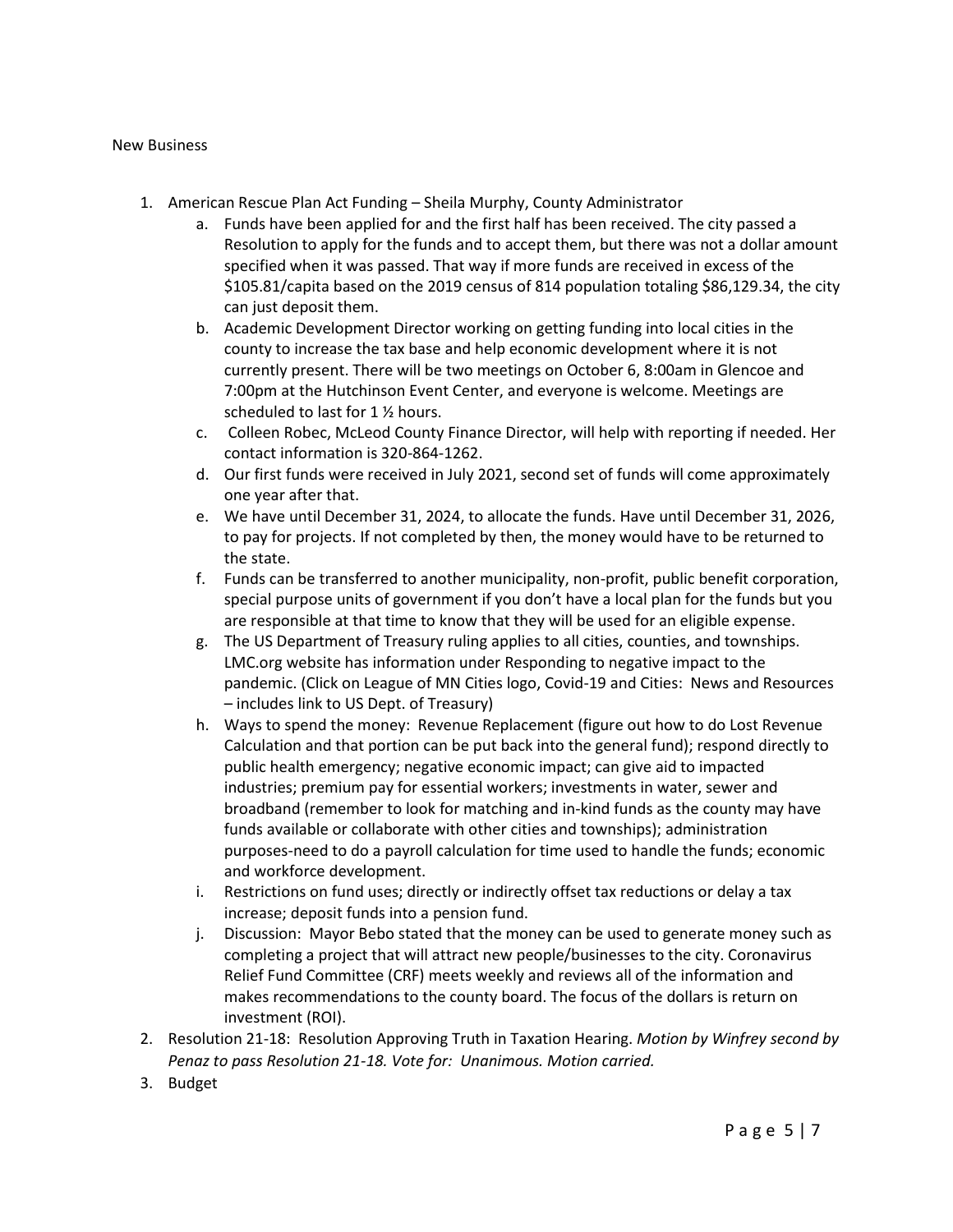- a. Preliminary proposal of 2% wage increases with a 6% comparison provided due to Social Security COLA prediction. City history of wage increases has consistently been 2-2.5% even when COLA was less than that.
- b. The Fire Department addition to the Pension has been a flow through figure, so the only increase to the budget will be the Silver Lake contribution to a proposed PERA increase.
- c. Public Safety Police Services proposed increased was based on history as a new contract has not been discussed with the Sherriff's office yet. The first half of the year was about 50% under the budget as the Sherriff's office had not been providing the agreed upon 50 hours per week.
- d. Fire Department increase in Repairs & Maintenance Bldg & Streets is for the replacement of the electrical panel in the fire hall. Capital Other Equipment increase is for new door openers.
- e. Increases in Ambulance budget are in Operating Supplies, Motor Fuels, and Training Fees. Discussion on Uncollectible Debts.
- f. Resolution 21-19: Resolution Adopting 2022 Preliminary City Budget and Preliminary Tax Levy for Taxes Collectible in 2022:

| i. General Fund                                                       | \$589,835 |
|-----------------------------------------------------------------------|-----------|
| GO Bond Fund 2013A                                                    | \$23,980  |
| <b>Total Preliminary Tax Levy</b>                                     | \$613,815 |
| Motion by Penaz second by Winfrey to pass Resolution 21-19. Vote for: |           |
| Unanimous. Motion carried.                                            |           |

## Open Discussion

- 1. Councilor Adams-Bruins suggested using American Rescue Plan Act (ARPA) funds to purchase a new generator for the Auditorium. Public Works Director Kosek corrected that it would be FEMA mitigation funds, not ARPA, that would be appropriated. FEMA will pay for levies, green space, etc., and we could look into a program where we change the Auditorium into an Operations Emergency Center (OEC) and have an emergency generator put in. We should also look into warning sirens on both the east and west ends of town. Kevin Matthews from FEMA will stop in the next couple of weeks to discuss the program. Councilor Winfrey noted that putting a generator in the Auditorium will lead to a greater expense due to the current wiring in the building. Mayor Bebo noted that when considering putting a generator in the Auditorium, we need to be careful as to what we actually want to be run by that generator. Councilor Winfrey reminded the council that this could lead to new wiring needed in the building.
- 2. Water Tower update prepped, washed, mechanical sanding and grinding are done. The tower was supposed to be taken out of service on September 21 so painting could start, but due to a family emergency it has been delayed a few days. Originally it was suggested to not paint it silver, but after some research a good silver paint that will hold up has been purchased as well as the red paint needed. Mayor Bebo discussed if that was the color the council wanted to stay with or if the tower should be painted another color. It was decided that the silver would be used due to the tower being iconic. Radio antennas are not being removed and same lettering is being used.
- 3. Councilor Adams-Bruins brought up the discussion of the Edblom \$2000 water bill. A nonprofit's water bill that was elevated due to dripping water was reduced and a for-profit business